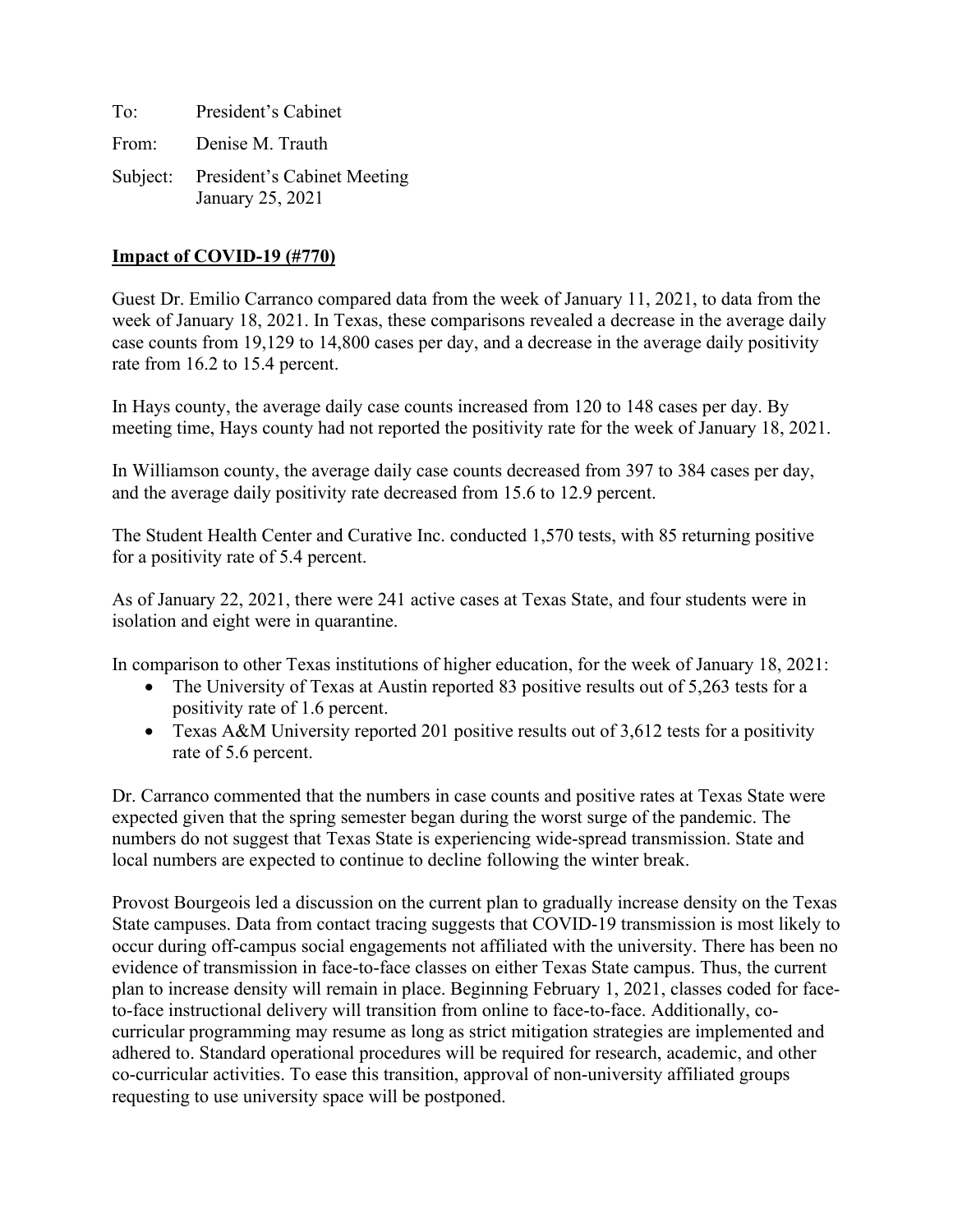Dr. Carranco provided an update on vaccine allocation and distribution in the local area. Hays county and Christus Santa Rosa Hospital have received allocations. Across the state, the only university without a medical school that has received allocations is The University of Texas-El Paso. To date, they have received 975 doses.

Over the past week, the vaccine distribution strategies at state and national levels have changed considerably. The Texas Department of State Health Services (DSHS) have begun directing most of the COVID-19 vaccines received from the federal government to Vaccine Hubs. Vaccine Hubs are sites designated by the state that can vaccinate large numbers of people within a community. Hays county has been designated as a Vaccine Hub and has identified a parking lot at the high school as a site for mass vaccinations. Texas State has not been named a Vaccine Hub.

In October 2020, DSHS published a COVID-19 vaccination plan. Since then, the Texas State Mass Vaccination Planning Work Group has been working diligently to put a university-specific mass vaccination distribution plan in place for Texas State students, faculty, and staff based on the DSHS plan. Unfortunately, recent changes to the state's approach to vaccine allocation and distribution will impact Texas State's ability to obtain the vaccine and distribute it to the university community as quickly as hoped. Accordingly, Texas State will change its messaging, as the health and safety of the Texas State community is its number one priority.

Guest Ms. Sandy Pantlik discussed that a new communication plan will be developed encouraging students, faculty, and staff who are planning to get a COVID-19 vaccination to register with a state or county vaccination site. At this time, Texas State cannot guarantee if and when it will receive allocations and does not want anyone to delay taking this important step to staying healthy. Students, faculty, and staff can get vaccinated anywhere in Texas, not just in their county of residence so they may consider registering in several places. The communications plan will include an email with a link to a video from Dr. Carranco explaining the recent shift in the state's approach to mass vaccination; a town hall open to students, faculty, and staff to provide a general COVID-19 update and a vaccine update will be scheduled. Prior to the rollout of the communication, Dr. Carranco will share this information with the Mass Vaccination Planning Work Group.

Provost Bourgeois discussed out-of-country study abroad programs for summer 2021. Given the uncertainty surrounding when students will receive the vaccine and the vaccine requirements for international travel, Provost Bourgeois will consult with Council of Academic Deans about cancelling summer 2021 study abroad programs.

Dr. Lloyd sought clarity on Texas State's position to not require the vaccine in order to work or to attend classes at Texas State. Cabinet members agreed that, generally speaking, this is Texas State's position. However, there may be certain situations, such as in clinical settings and study abroad programs, that may require vaccination in order to participate.

Dr. Carranco discussed priority groups for vaccination and how priority group lists are being developed and maintained.